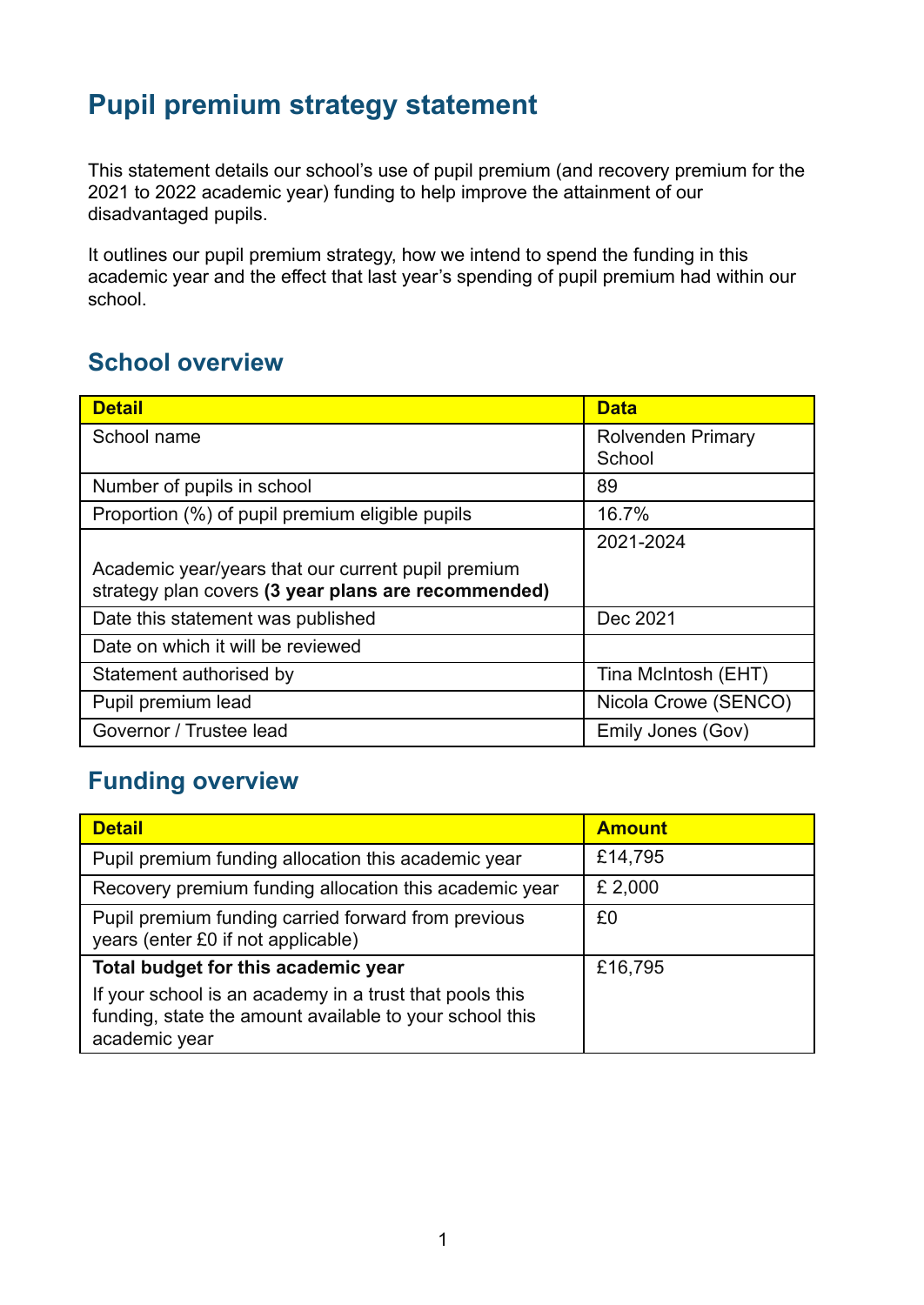# **Part A: Pupil premium strategy plan**

# **Statement of intent**

**School Vision - Small School. Big Difference -** … a creative, personalised and dynamic programme of learning, giving children confidence for the next stage of their life.

#### **Our ultimate objectives are:**

- to narrow the attainment gap between all disadvantaged and non-disadvantaged pupils across the curriculum
- for all pupils in school to make or exceed nationally expected progress rates
- to support the health and wellbeing of all the pupils to enable them to access learning at the appropriate level
- Inspirational learning opportunities are provided for all children irrespective of background or financial means (Sports, school trips, school visits and experiences etc.)

#### **We aim to do this through:**

- ensuring teaching and learning opportunities meet the individual needs of all the pupils
- ensuring that appropriate provision is made for pupils who belong to identified vulnerable groups, this includes ensuring that the needs of socially disadvantaged pupils are adequately assessed and addressed
- providing quality CPD for all staff to raise the profile and attainment of students eligible for Pupil Premium funding within the school
- recognising that not all pupils who are socially disadvantaged are registered or qualify for free school meals
- providing a nurturing and supportive environment for all children
- ensuring the structure of the curriculum enables all children to know more and remember more, with learning built systematically in all subjects in all year groups
- ensuring the strategic leadership of training and development for all adults across the school supports improved outcomes for all pupils

Pupil Premium can be used to support whole school areas of enhancement that will directly impact on provision for pupil premium children.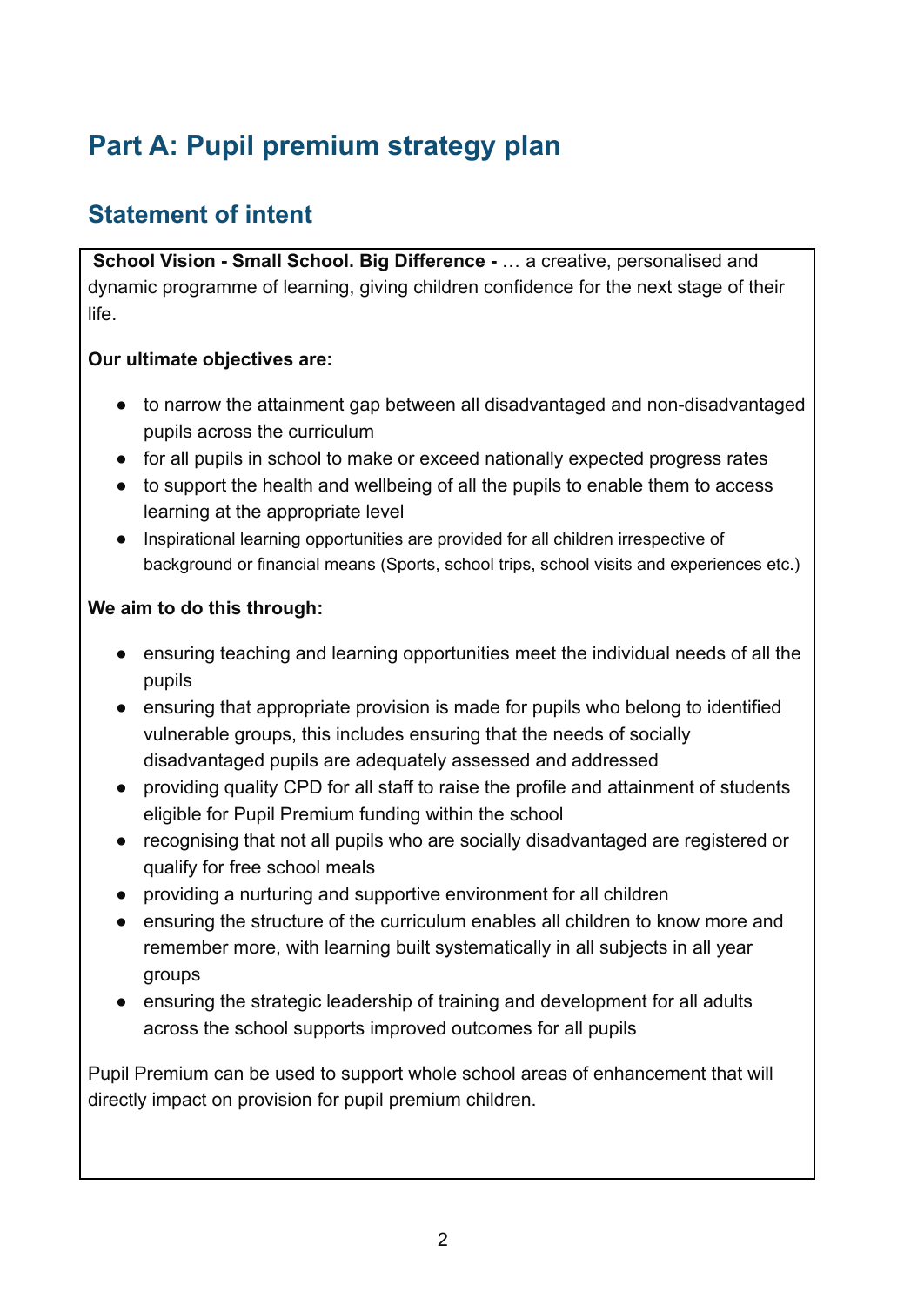#### **Achieving these Objectives:**

The range of provision the school considers making for this group includes, but is not limited to:

- ensuring all teaching is good or better thus ensuring that the quality of learning opportunities experienced by all children is improved and there is a focus of attention on PP progress and attainment
- all our work through the pupil premium funding will be aimed at accelerating progress, moving children to at least age-related expectations
- pupil premium resources are to be used to target children to achieve Age Related Expectations (ARE) and challenge more able pupils to reach greater depth levels.
- Additional Learning Support
- Support payment for activities, educational visits and residentials.

# **Challenges**

This details the key challenges to achievement that we have identified among our disadvantaged pupils.

| <b>Challenge</b><br>number | <b>Detail of challenge</b>                                  |
|----------------------------|-------------------------------------------------------------|
|                            | Access to sports and arts opportunities                     |
| 2                          | Gaps in reading comprehension                               |
| 3                          | Access to extra curricular learning                         |
| 4                          | Home school links (supporting parental engagement for some) |
| 5                          | Attendance and punctuality                                  |
| 6                          | Access to appropriate resources                             |
|                            | Access to online learning at home                           |
| 8                          | Social Emotional Mental Health barriers                     |

### **Intended outcomes**

This explains the outcomes we are aiming for **by the end of our current strategy plan**, and how we will measure whether they have been achieved.

| <b>Intended outcome</b>                                                                                                                 | <b>Success criteria</b>                                                                             |
|-----------------------------------------------------------------------------------------------------------------------------------------|-----------------------------------------------------------------------------------------------------|
| To develop and embed a knowledge rich<br>curriculum throughout the school that leads to<br>disadvantaged children's progress is in line | High quality teaching of reading consistently<br>leads to strengthening outcomes for all<br>pupils. |
| with their peers.                                                                                                                       | English - reading                                                                                   |
|                                                                                                                                         | • All relevant staff have received All Aboard<br>phonic training and are delivering the             |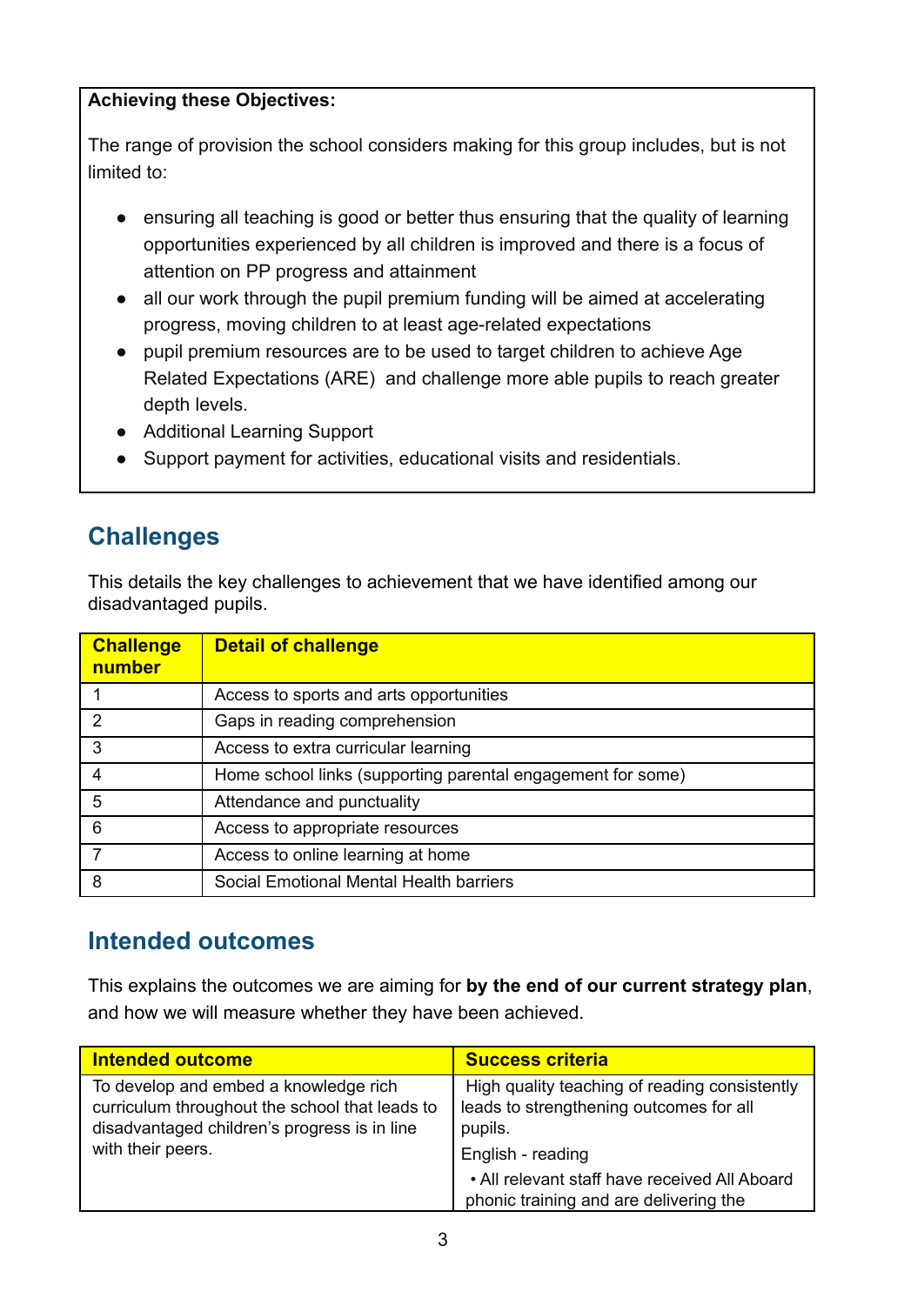|                                                                                                                                                                                                                   | phonics scheme effectively leading to good<br>outcomes.<br>75%(4 children) Year 1 PP pass phonics<br>screening and reading fluency level<br>67%(3 children) Year 2 PP achieve<br>expected in reading SATs<br>0% (1 child) FS PP achieve ELG in reading<br>and writing<br>• Reading books used in Year R and KS1<br>match the sounds being taught in phonics<br>lessons. |
|-------------------------------------------------------------------------------------------------------------------------------------------------------------------------------------------------------------------|-------------------------------------------------------------------------------------------------------------------------------------------------------------------------------------------------------------------------------------------------------------------------------------------------------------------------------------------------------------------------|
|                                                                                                                                                                                                                   | Where necessary PP children receive<br>additional reading support to ensure they<br>make age related standards                                                                                                                                                                                                                                                          |
|                                                                                                                                                                                                                   | <b>Maths</b><br>. PP children are independently accessing<br>manipulatives in maths lessons and<br>requesting support.<br>PP children have made expected progress<br>from their baseline. Some PPs make<br>accelerated progress.                                                                                                                                        |
|                                                                                                                                                                                                                   | <b>Wider Curriculum</b><br>PP children are actively engaged in<br>discussions and feel confident in recalling<br>knowledge.                                                                                                                                                                                                                                             |
| To ensure that the curriculum provides<br>opportunities for disadvantaged pupils to gain<br>cultural capital through carefully selected<br>opportunities across the curriculum.                                   | Subject leaders develop the design and<br>implementation of the school curriculum<br>allowing for breadth and balance in all<br>subjects.                                                                                                                                                                                                                               |
|                                                                                                                                                                                                                   | PP children have had the opportunity to<br>access extra curricular activities and<br>attended all class trips.                                                                                                                                                                                                                                                          |
|                                                                                                                                                                                                                   | PP children have been invited to /attend one<br>school enrichment trip during their time at<br>Rolvenden                                                                                                                                                                                                                                                                |
| To ensure that provision across the school for<br>disadvantaged pupils experiencing SEMH<br>difficulties leads to improved outcomes for<br>these children through increased resilience<br>and readiness to learn. | Senior Mental Health lead trained<br>Boxall Profiling established routinely across<br>the school.                                                                                                                                                                                                                                                                       |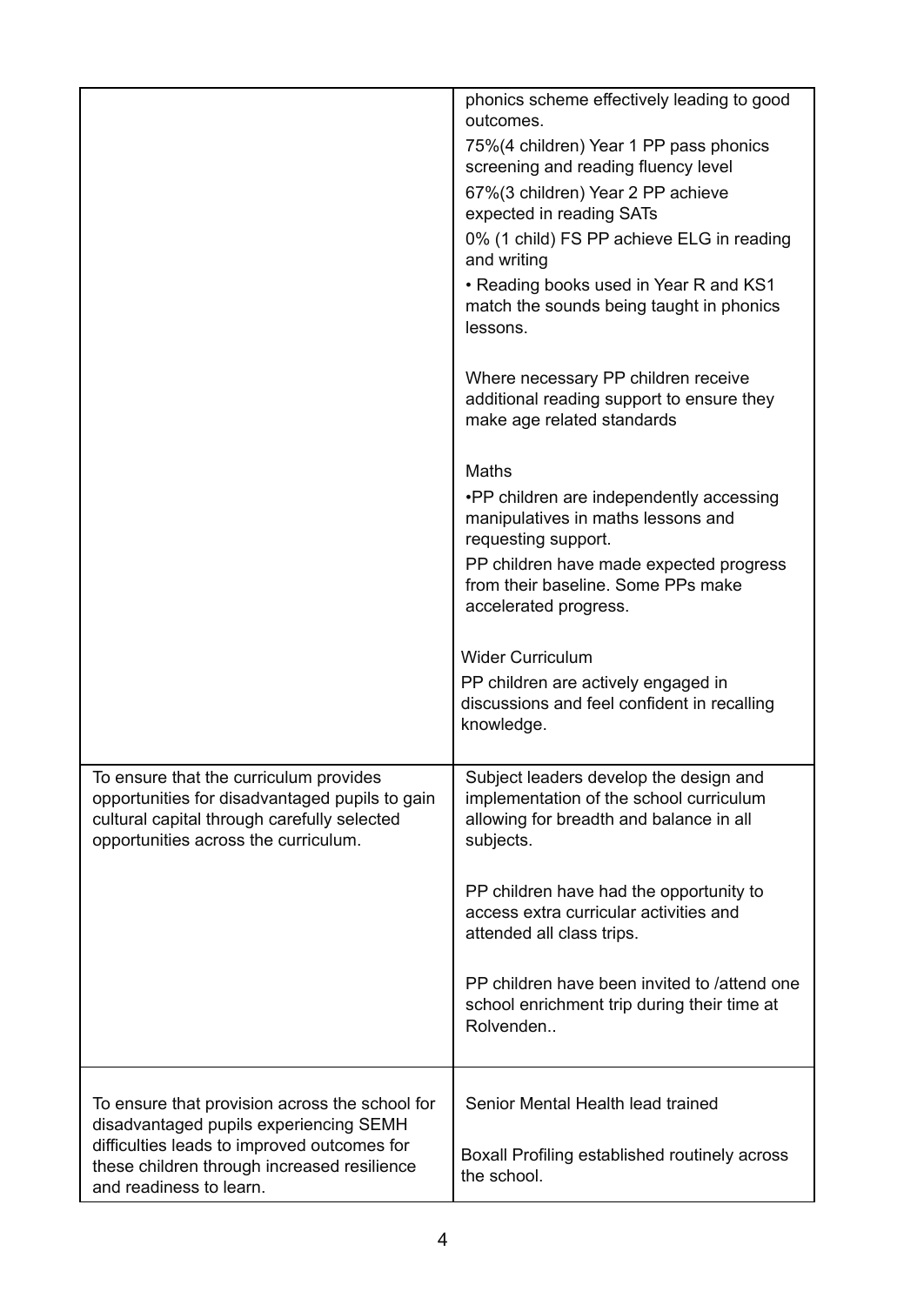| PP children's emotional needs identified<br>using the Boxall Profiling and support is in<br>place. PP emotional support is in place in<br>order for them to access the curriculum. |
|------------------------------------------------------------------------------------------------------------------------------------------------------------------------------------|
| Evidence of improved confidence and<br>resilience in classwork.                                                                                                                    |

# **Activity in this academic year**

This details how we intend to spend our pupil premium (and recovery premium funding) **this academic year** to address the challenges listed above.

### **Teaching (for example, CPD, recruitment and retention)**

Budgeted cost: £ 4,000

| <b>Activity</b>                                                                                                                     | <b>Evidence that supports this</b><br>approach                                                                                                                                                                                                                                                                                                                                                                                         | <b>Challenge</b><br>number(s)<br>addressed |
|-------------------------------------------------------------------------------------------------------------------------------------|----------------------------------------------------------------------------------------------------------------------------------------------------------------------------------------------------------------------------------------------------------------------------------------------------------------------------------------------------------------------------------------------------------------------------------------|--------------------------------------------|
| SLT development and<br>delegation of leadership<br>and responsibility for<br>PP children.                                           | Implementation is a key aspect of what<br>schools do to improve. There is strong<br>evidence that creating a leadership<br>environment and school climate that is<br>conducive to good implementation is<br>important. This can be done by<br>identifying and cultivating leaders of<br>implementation throughout the school.<br>https://educationendowmentfoundation.<br>org.uk/educationevidence/guidance-rep<br>orts/implementation | 2,3,4,6,7                                  |
| Appoint strong staff to<br>post.                                                                                                    |                                                                                                                                                                                                                                                                                                                                                                                                                                        |                                            |
| Tight monitoring by all<br>staff ensures<br>accelerated progress of<br>PP pupils.<br>Regular meetings with                          |                                                                                                                                                                                                                                                                                                                                                                                                                                        |                                            |
| parents/carers.                                                                                                                     |                                                                                                                                                                                                                                                                                                                                                                                                                                        |                                            |
| Staff CPD supporting<br>mental health strategies.<br>Whole school approach<br>to mental health and<br>wellbeing, including<br>SEMH. | Research indicates that taking a<br>coordinated and evidence-informed<br>approach to mental health and wellbeing<br>leads to improved emotional health and<br>wellbeing in children and young people,<br>and greater readiness to learn. Schools<br>and colleges which have taken this<br>approach often report improved<br>attendance, attention, behaviour and<br>attainment (DfE)                                                   | 2,3,6,8                                    |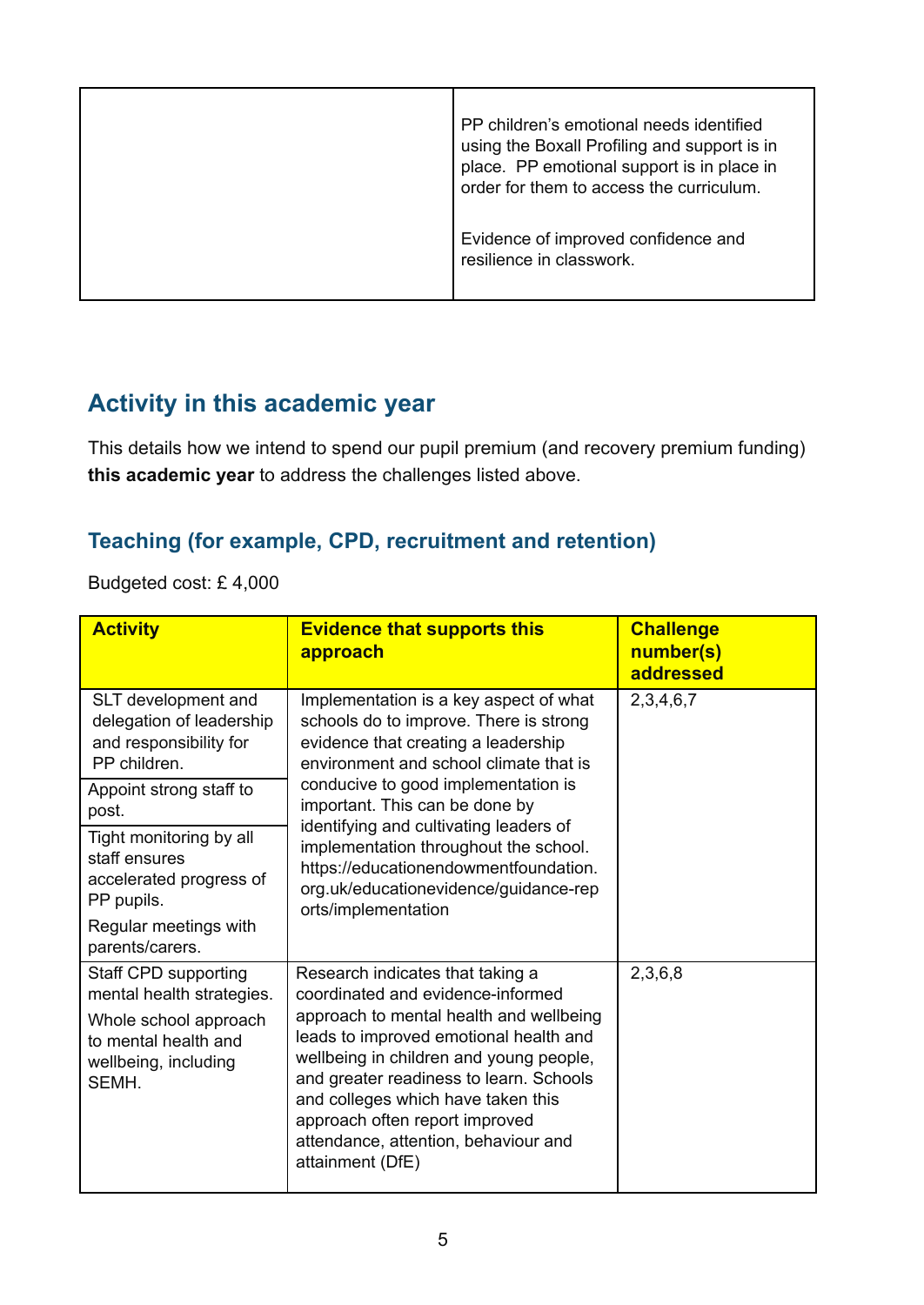| Staff CPD Reading for<br>fluency for<br>Comprehension, linked<br>in with York University.<br>KS2 school approach to<br>Lower ability reading<br>comprehension<br>analysis and the<br>intervention that<br>follows. | By providing an in-depth analysis of a<br>pupil's reading ability, including Standard<br>Age Scores, age equivalent scores and<br>percentile ranks for comprehension, rate<br>and fluency, YARC helps to identify<br>specific problems to inform appropriate<br>interventions.                                                                                                                                                                                                            | 2,8,           |
|--------------------------------------------------------------------------------------------------------------------------------------------------------------------------------------------------------------------|-------------------------------------------------------------------------------------------------------------------------------------------------------------------------------------------------------------------------------------------------------------------------------------------------------------------------------------------------------------------------------------------------------------------------------------------------------------------------------------------|----------------|
| Introduce measures to<br>support retrieval so<br>children know more and<br>remember more.                                                                                                                          | Regular Kahoot sessions planned to<br>reinforce cyclical knowledge retrieval<br>There is much evidence published to<br>support the actions of Retrieval<br>Practice. (Use it or lose it theory)<br>Retrieval practice (also called the<br>'testing effect' in some of the<br>literature) involves recalling<br>information from the memory<br>'periodically' which enables the<br>person to maintain access to that<br>knowledge (Bjork, 1988; Little, Bjork,<br>Bjork, & Angello, 2012). | $\overline{2}$ |

# **Targeted academic support (for example, tutoring, one-to-one support structured interventions)**

Budgeted cost: £ *11,595*

| <b>Activity</b>                                                                                                    | <b>Evidence that supports this</b><br>approach                                                                                                                                                                                                                                                                                                                                                                                                | <b>Challenge</b><br>number(s)<br>addressed |
|--------------------------------------------------------------------------------------------------------------------|-----------------------------------------------------------------------------------------------------------------------------------------------------------------------------------------------------------------------------------------------------------------------------------------------------------------------------------------------------------------------------------------------------------------------------------------------|--------------------------------------------|
| PP children receive<br>support with<br>interventions taking<br>place in the classroom,<br>1-1 and in small groups. | Considering how classroom teachers<br>and teaching assistants can provide<br>targeted academic support, such as<br>linking structured small group<br>interventions to classroom teaching and<br>the curriculum, is likely to be an<br>essential ingredient of an effective pupil<br>premium strategy.<br>https://d2tic4wvo1iusb.cloudfront.net/do<br>cuments/guidanceForTeachers/EEFGui<br>de-to-the-Pupil-Premium-Autumn-2021.<br><u>pdf</u> | 2, 8                                       |
| Phonics/reading<br>intervention support for<br>EYFS and KS1 where<br>needed.                                       | Phonics has a positive impact<br>overallwith very extensive evidence<br>and is an important component in the<br>development of early reading skills,                                                                                                                                                                                                                                                                                          | 2, 8                                       |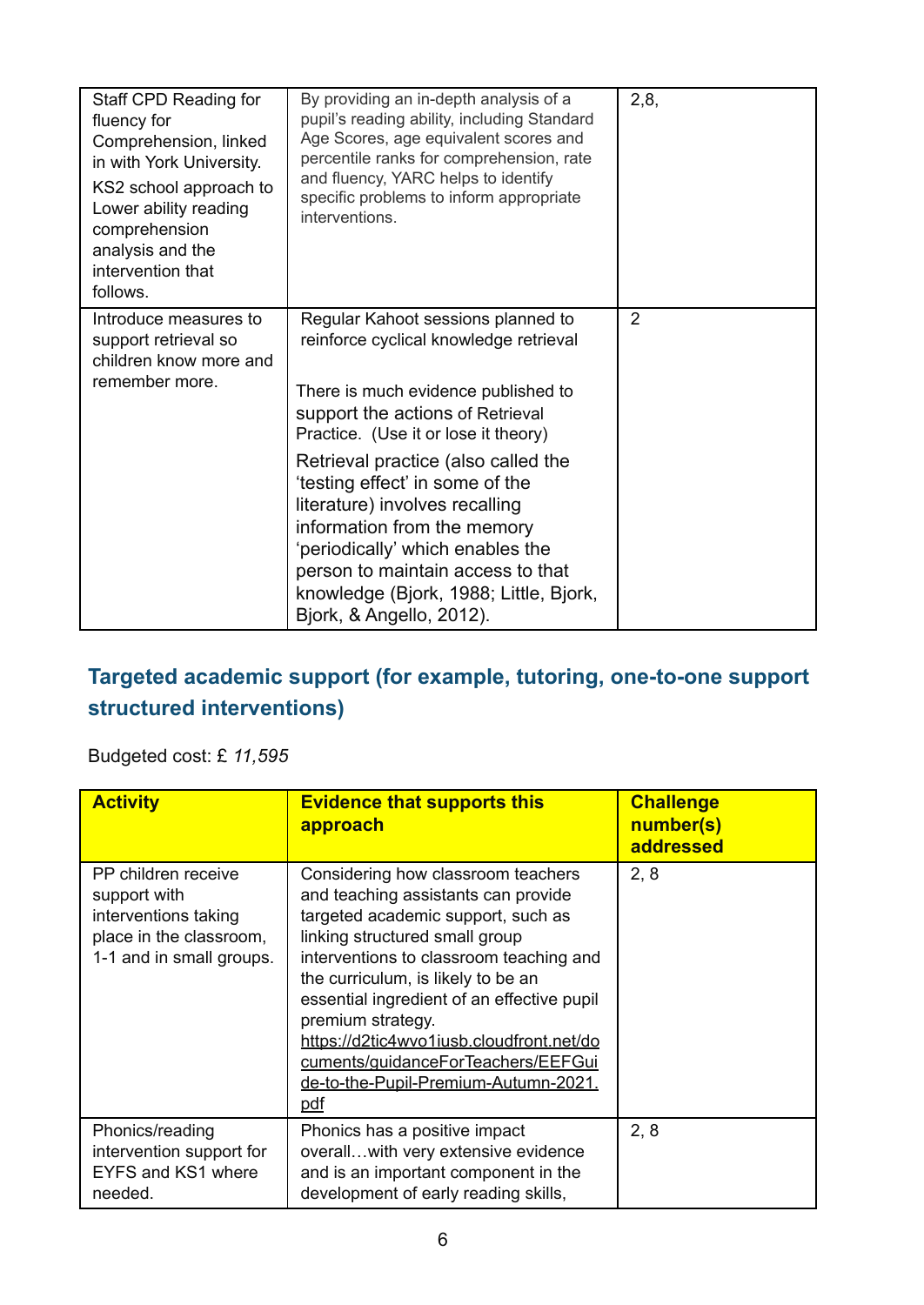|                                                                              | particularly for children from<br>disadvantaged backgrounds.<br>https://educationendowmentfoundation.<br>org.uk/education-evidence/teachinglear<br>ning-toolkit/phonics                                                                                                                                                                                                                                                                                                                                                                                  |      |
|------------------------------------------------------------------------------|----------------------------------------------------------------------------------------------------------------------------------------------------------------------------------------------------------------------------------------------------------------------------------------------------------------------------------------------------------------------------------------------------------------------------------------------------------------------------------------------------------------------------------------------------------|------|
| TA Support for identified<br>groups and individuals<br>in all class lessons. | School leaders should develop effective<br>teams of teachers and TAs, who<br>understand their complementary roles in<br>the classroom. TAs should aim to give<br>pupils the least amount of help first.<br>They should allow sufficient wait time,<br>so pupils can respond to a question or<br>attempt the stage of a task<br>independently. TAs should intervene<br>appropriately when pupils demonstrate<br>they are unable to proceed.<br>https://educationendowmentfoundation.<br>org.uk/educationevidence/guidance-rep<br>orts/teaching-assistants | 2, 8 |

# **Wider strategies (for example, related to attendance, behaviour, wellbeing)**

Budgeted cost: £ *1200*

| <b>Activity</b>                                                                                                        | <b>Evidence that supports this</b><br>approach                                                                                                                                                                                                                                         | <b>Challenge</b><br>number(s)<br>addressed |
|------------------------------------------------------------------------------------------------------------------------|----------------------------------------------------------------------------------------------------------------------------------------------------------------------------------------------------------------------------------------------------------------------------------------|--------------------------------------------|
| Encourage<br>engagement in after<br>school clubs and<br>subsidise costs.                                               | Support for non-academic issues that<br>impact success in school for example<br>help with the cost of educational trips or<br>visits. Ensuring disadvantaged pupils<br>access the same cultural capital.<br>https://www.gov.uk/government/publicati<br>ons/pupil-premium/pupil-premium | 1, 3, 5, 8                                 |
| Lunchtime activities<br>available                                                                                      |                                                                                                                                                                                                                                                                                        | 1,3,5,8                                    |
| Encouragement to<br>engage in school trips<br>and informed that<br>school will subsidise<br>costs (incl. family trips) |                                                                                                                                                                                                                                                                                        | 1,3,5,8                                    |
| School uniform<br>provided if required.                                                                                |                                                                                                                                                                                                                                                                                        | 4,5,8                                      |
| School snacks including<br>fruit and cereal are<br>offered if required.                                                |                                                                                                                                                                                                                                                                                        | 4,5,8                                      |

## **Total budgeted cost: £** *16,795*